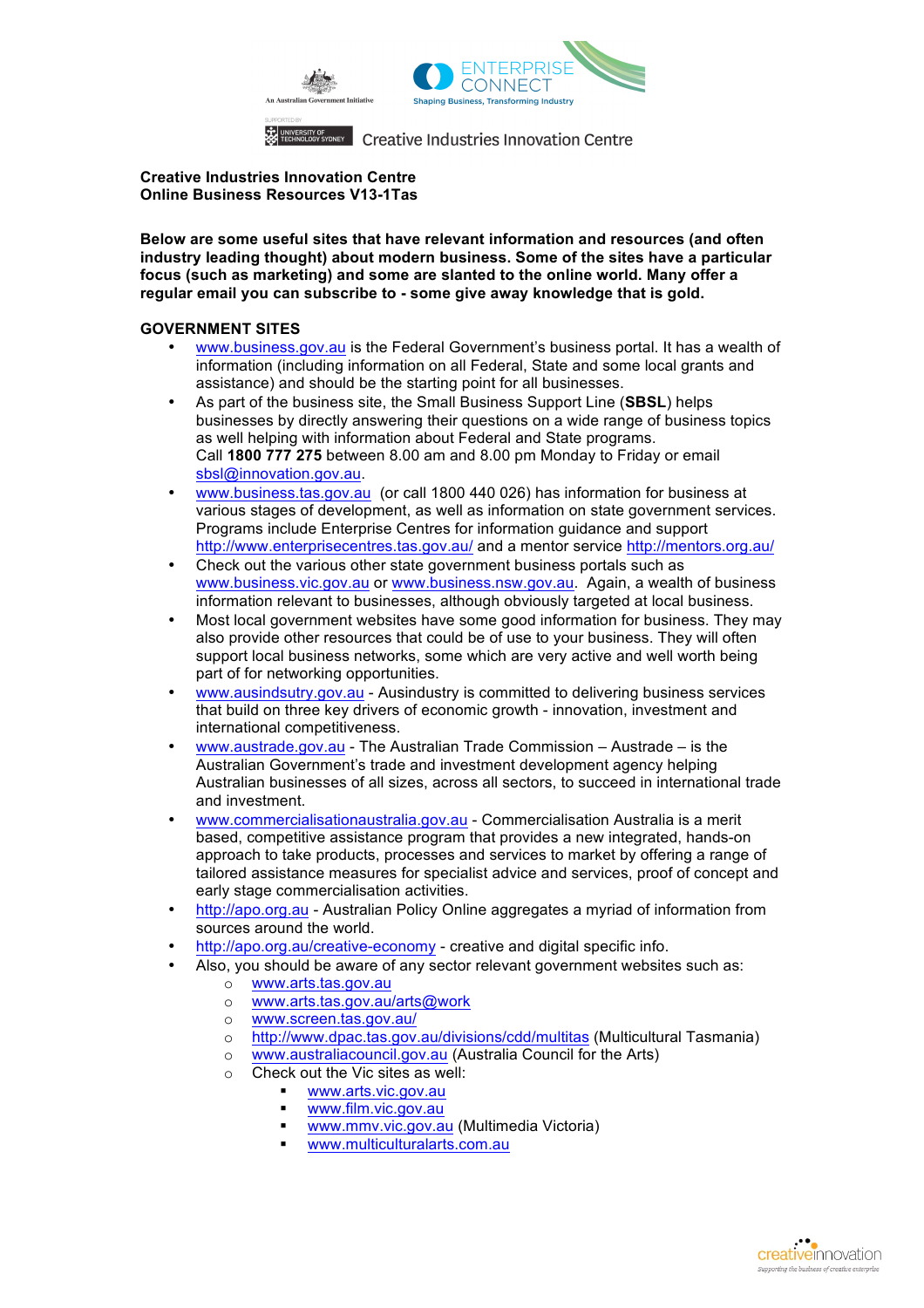### **NON-GOVT SITES**

- www.abaf.org.au **Australian Business Arts Foundation** is a national organisation which connects the arts, business and donors. They work with businesses large and small, arts organisations of all types, individual artists, trusts and foundations to provide advice, professional development, volunteering and networking opportunities.
- www.artslaw.com.au **Arts Law Centre of Australia** the national community legal centre for the arts.
- http://businessmodelyou.com/ **Business Model You** is a book (ISBN: 978-0-615- 50719-4) and website community to help you create a personal business model using an innovative, visually powerful tool for assessing who you are and what you can do. It is a companion to www.businessmodelgeneration.com, which is more for established businesses.
- www.bigcommerce.com/ a great, simple starter for an online store.

# **INFORMATION SITES**

Sites that will give you great information about business, with many having a speciality in marketing. This is by no means an exhaustive list (and not in any particular order). There are heaps of resources out there. But the following have lasted the test of time so have earned some creds. All offer a newsletter and social media contact.

## **Australian:**

- http://flyingsolo.com.au/ specifically for Australian solo and micro businesses. A very strong, supportive community and a website with heaps of resources.
- www.smartcompany.com.au part of the Crikey stable, packed with info for businesses. Has some great resources for business online. Look also at their stable mate www.startupsmart.com.au for great info for new businesses.
- www.australiananthill.com great for all businesses but targeted at entrepreneurs.
- www.crikey.com.au the once bad boy of the media is positively mainstream now. A good business section, amongst others. Look at the bottom of their home page at 'Popular Partner Pages' for some good tools and info.
- www.dsbn.com.au Dynamic Small Business Network is "a one-stop resource addressing the essential needs of small business."
- www.adnews.com.au and www.bandt.com.au are the two main local advertising/media/comms magazines, with articles and resources relevant to business.
- www.Mumbrella.com.au is the new kid on the block in the ad and marketing info world. Started out as a blog but its influence has grown greatly.
- www.marketingmag.com.au online version of Marketing magazine.
- www.businessresources.com.au a commercial website, but still offers a lot of worthwhile resources and links to other information.
- www.smallbusinesshq.com.au another commercial website with some good info and also listings (paid) of companies that can supply certain services.
- www.zdnet.com.au technology focus Aussie version of huge international (USA) site.
- www.fairfax.com.au/network-map.aspx Fairfax digital has a wide range of news and info sites across many topics related to business. They also offer a range of newsletters.
- iwatch (subscribe at www.slatteryitconsulting.com.au) a cross section of info on the Australian internet and technology scene – a definite technology slant.
- http://whirlpool.net.au/ where technology buffs hang out.
- http://theconversation.edu.au/ The Conversation is an independent source of news and views, sourced from the academic and research community and delivered direct to the public. It is gaining a lot of following and creds.
- http://inside.org.au/ for current affairs and broader issues, Inside Story from Swinburne University's Institute of Social Research gives a wider view of the world.

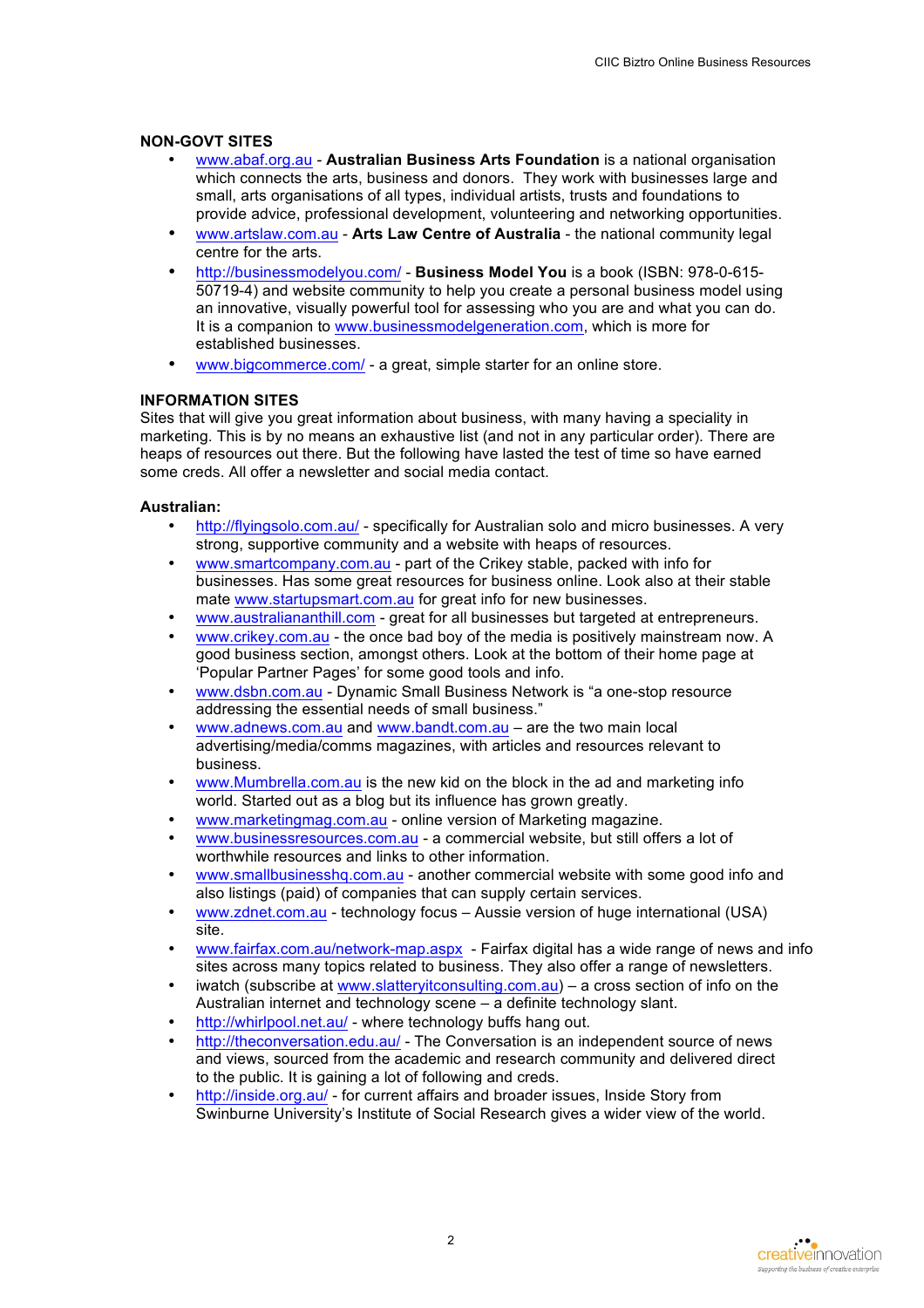#### **Worldwide:**

- http://www.smartbrief.com/signup/index.jsp Smartbrief publishes industry specific newsletters which aggregates relevant news stories from a myriad of worldwide sources. Sign up at the above link. They have many business titles, as well as advertising and 23 other industry categories. This is gold!!
- www.fastcompany.com a myriad of info and resources for the switched-on business.
- www.marketingprofs.com great marketing and comms info.
- http://adage.com/ Ad Age is the main US advertising magazine, but has lots of marketing and general business news and resources.
- www.brandweek.com abundant news on marketing, branding, emarketing and general business.
- www.ted.com "Riveting talks by remarkable people, free to the world." Where the real thought leaders hang out. Often big picture stuff, but can still have great business info.
- www.clickz.com news and expert advice. Informative newsletters.
- www.emarketer.com stats and research focussed.
- www.zdnet.com technology focus (USA centric).
- www.imediaconnection.com/ a great resource covering media, marketing, consumers (audience) and the wide gamut of online information. www.1to1media.com/ - concentrates of customer strategy, particularly online.
- www.mckinseyquarterly.com a great general business resource as well wealth of high level business intelligence.
- www.strategy-business.com is the intelligence site of Booze & Co.
- www.hbr.org Harvard Business Review website has a lot of great resources, many free.
- http://sloanreview.mit.edu Massachusetts Institute of Technology is often ranked the best uni in the world. This is their management knowledge site.
- www.innovationtools.com InnovationTools is the world's largest website focused on business innovation, creativity and brainstorming.

*Others worth looking at:*

- www.mashable.com the latest breaking online and technology news.
- www.iw.com/newsletters/subscribe.php *Internet Business* provides news, analysis, opinion, research, and case studies about the world of Internet business.
- www.marketingvox.com comprehensive online marketing site.
- www.marketingnewz.com/ internet marketing news.
- www.slideshare.net a great resource where slide presentations are shared. It can be a rich source of prime information.
- http://www.cnet.com/ and http://news.cnet.com/ have vast information about the online world, usually with a technology slant.
- www.ecommercetimes.com focuses on ecommerce.
- www.btobonline.com emarketing news with a B2B slant.
- http://www.streamingmedia.com/ online video news.
- www.CRMDaily.com focuses on customer relationship management.
- www.wilsonweb.com/ one of the originals. Small business skew.
- www.dmnews.com/ a great direct marketing resource.
- www.emailsherpa.com email orientated.
- www.useitcom –Jakob Neilson's (godfather of website usability) official site.
- Internet Information Portal www.internet.com
	- o Includes a comprehensive list of internet.com newsletters: http://e-newsletters.internet.com/
- 
- Some may be of specific interest to you.

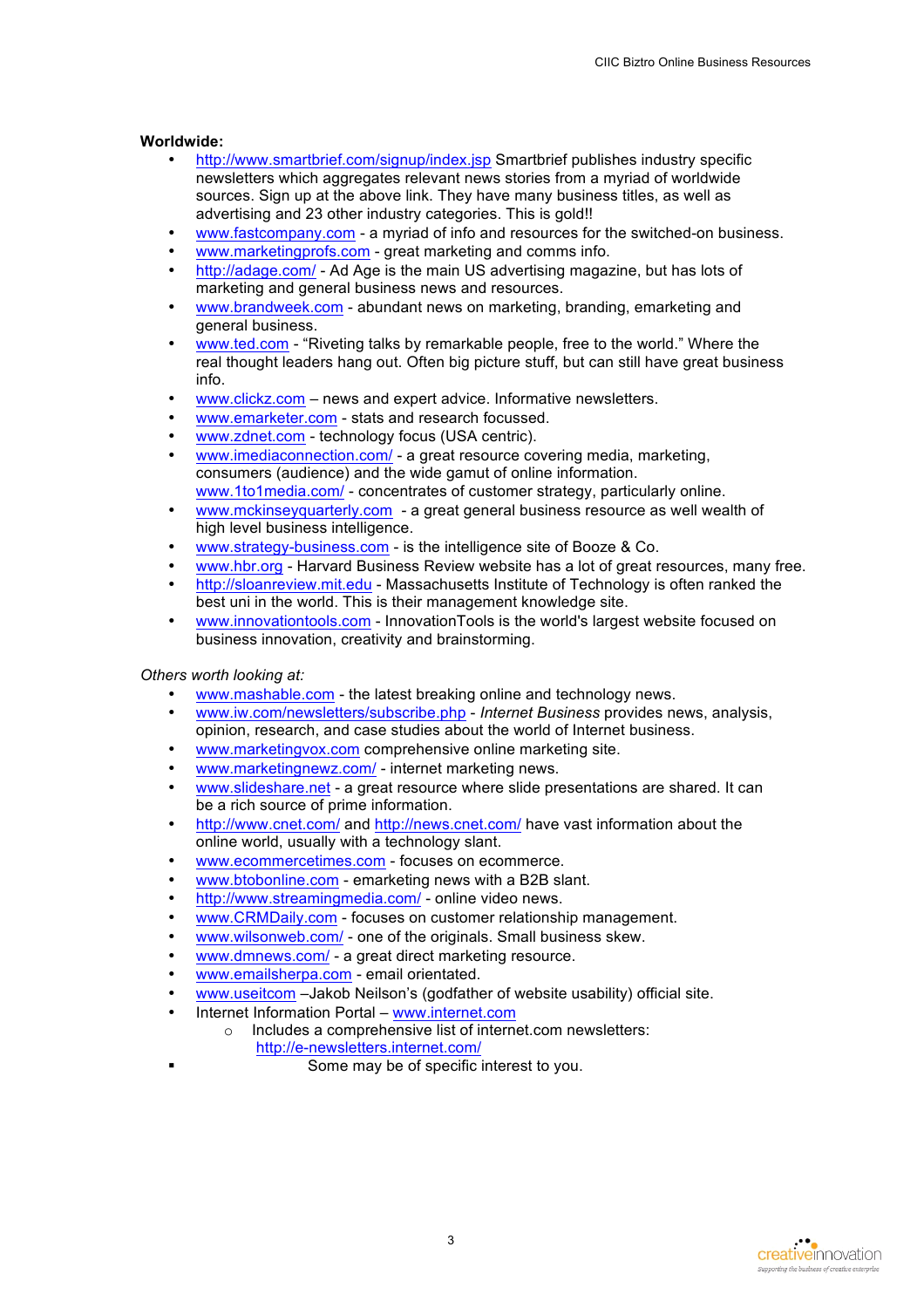### **SOCIAL MEDIA**

Most social media sites have interest groups you can join. You should lean more to the business orientated sites such as LinkedIn and Plaxo. Senior practitioners can be very generous with the knowledge they share in these interest groups. There are a myriad of groups that will be of relevance to your business. Don't just lurk – be active in the groups. What you put in you will get out!

## **NEWSGROUPS**

Groups were the way people interacted before social media. There are still thousands of newsgroups on a huge range of topics, including ones relevant to your business. A good starting point to discover newsgroups is:

• http://groups.google.com/

#### **BLOGS**

Virtually all of the sites mentioned above have some form of blog as part of the site. Many, now, rely on the blog format as the main deliverer of news. On a different tack, according to the industry magazine, B&T and PR firm Edelman, these are the top Australian marketing/ advertising/ media/ PR/ communications/ blogs:

- www.digitalbuzzblog.com/
- http://theinspirationroom.com/daily/
- www.Bannerblog.com.au
- http://branddna.blogspot.com/
- www.Acidlabs.corg
- www.Servantofchaos.com
- www.Theinspirationroom.com/daily
- www.personalizemedia.com/
- http://amnesiablog.wordpress.com/
- www.consumerpsychologist.blogspot.com/
- www.Marketingmag.com.au/blogs
- www.Laurelpapworth.com
- www.Youngie.prblogs.org
- www.Adspace-pioneers.blogspot.com
- www.Andrewgrill.com/blog

#### **RESEARCH**

Sites which specialise on research, particularly online related matters.

- http://www.clickz.com/stats/
- www.emarketer.com
- www.forrester.com
- www.idc.com
- www.pewinternet.org
- www.aberdeen.com
- http://internetworldstats.com/
- www.upsdell.com/BrowserNews/stat.htm
- http://www.thecounter.com/stats/

Also, most of the major newsletters have a research section.

# **SEARCH ENGINES**

You probably use Google as your primary search engine. You may also on occasions use Bing, yahoo!, Alta Vista, Excite, Lycos. But there are thousands of other search engines around, some of them industry or topic specific. A good listing can be found at:

• www.searchenginewatch.com/links/

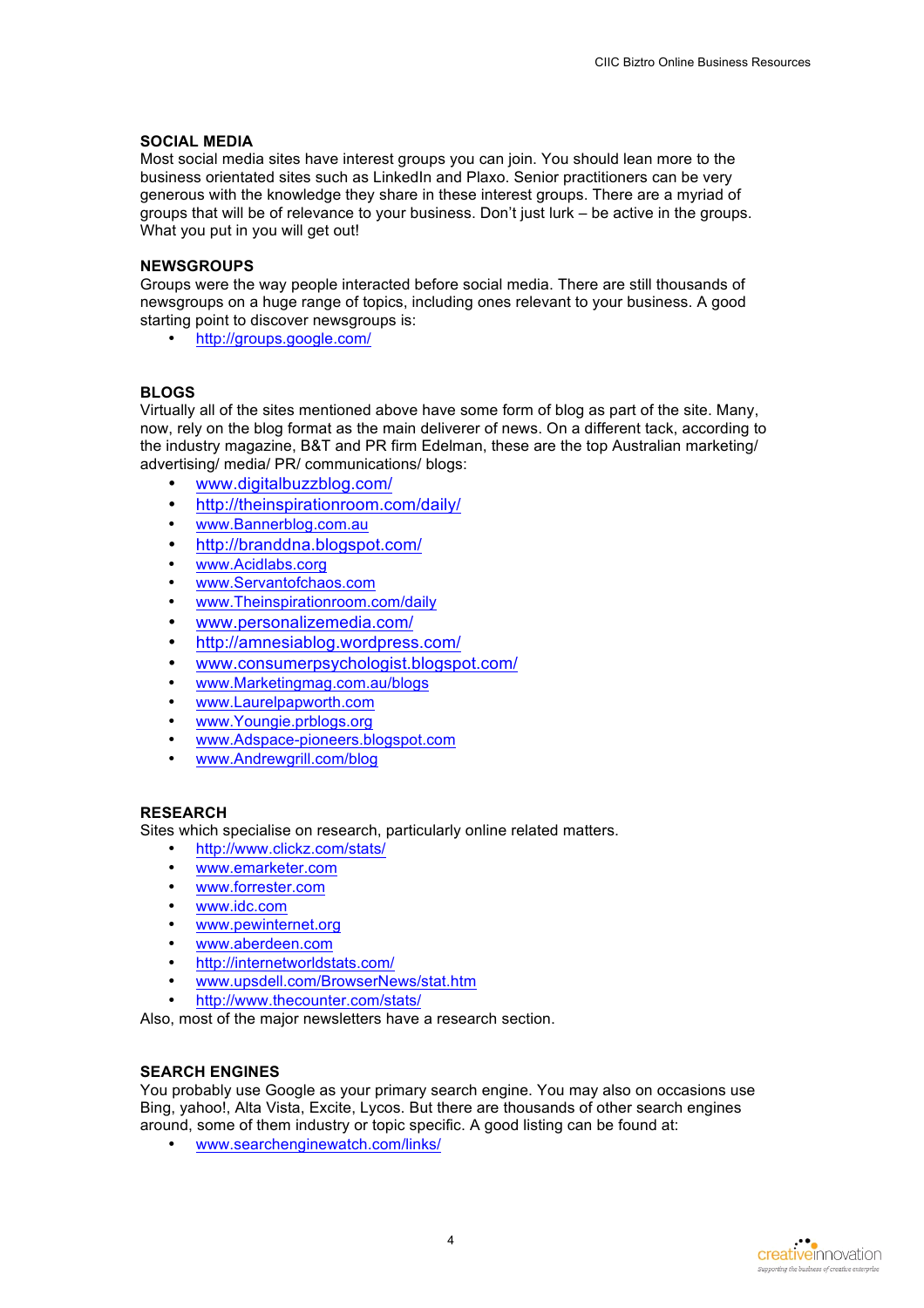## **INVESTMENT**

An issue close to most small business, there are several sites dedicated to this. Australian Anthill, Smart Company, and Smart Startup (above) all have information on this. Other resources include:

- www.angelinvestorstas.com.au angel investors look for other things in a business besides pure return. This group is targeted at Tasmanian based businesses. Aims to match business with real potential and investors. Also look at other angel groups at http://www.aaai.net.au/membership/angel-group-directory
- www.innovationbay.com/ an invitation only network of business investors. Includes information and resources for businesses looking for investment.
- Crowd funding is a concept that is starting to gain hold for Australian entrepreneurs to gain extra funding. Crowd funding is 'the collective cooperation, attention and trust by people who network and pool their money and other resources together, usually via the Internet, to support efforts initiated by other people or organisations'. For more information on crowd funding see: http://online.wsj.com/article/SB10001424052748703493504576007463796977774.ht ml?mod=dist\_smartbrief and http://www.strategybusiness.com/article/00062?gko=4d5ee&cid=20110201enews). Australian sites to check out that specialises in crowd funding creative projects are www.pozible.com.au, www.ipledg.com, http://projectpowerup.com, or see the larger USA site, www.kickstarter.com
- If banks or investors can't provide you with funding, consider a third option that is starting to take off in Australia: competitions: http://www.startupsmart.com.au/planning/2011-04-15/top-10-start-up-competitions-inthe-world.html
- Philanthropy is another option. Obviously the competition is huge and philanthropists mainly look to supporting charitable organisations. But you never know your luck in a big city! The peak body for philanthropy is Philanthropy Australia (www.philanthropy.org.au/) and they have Q&As for those seeking funding: http://www.philanthropy.org.au/seekfund/index.html
- http://www.startmate.com.au/ Startmate is a group of startup executives offering mentorship and seed financing to founders of Internet and Software businesses based in Australia. They want to help the most exceptional technically-focused founders create world class companies that solve customer problems.
- http://www.avcal.com.au/ The Australian Private Equity & Venture Capital Association represents and promotes the long term interests of the private equity and venture capital industry in Australia. The site has useful information for businesses looking for capital.
- http://fairfinance.com.au/fair-loan/quickstart-loan.html offers quickstART, a no interest loan scheme for individual artists and creative practitioners ideal for project and professional development.